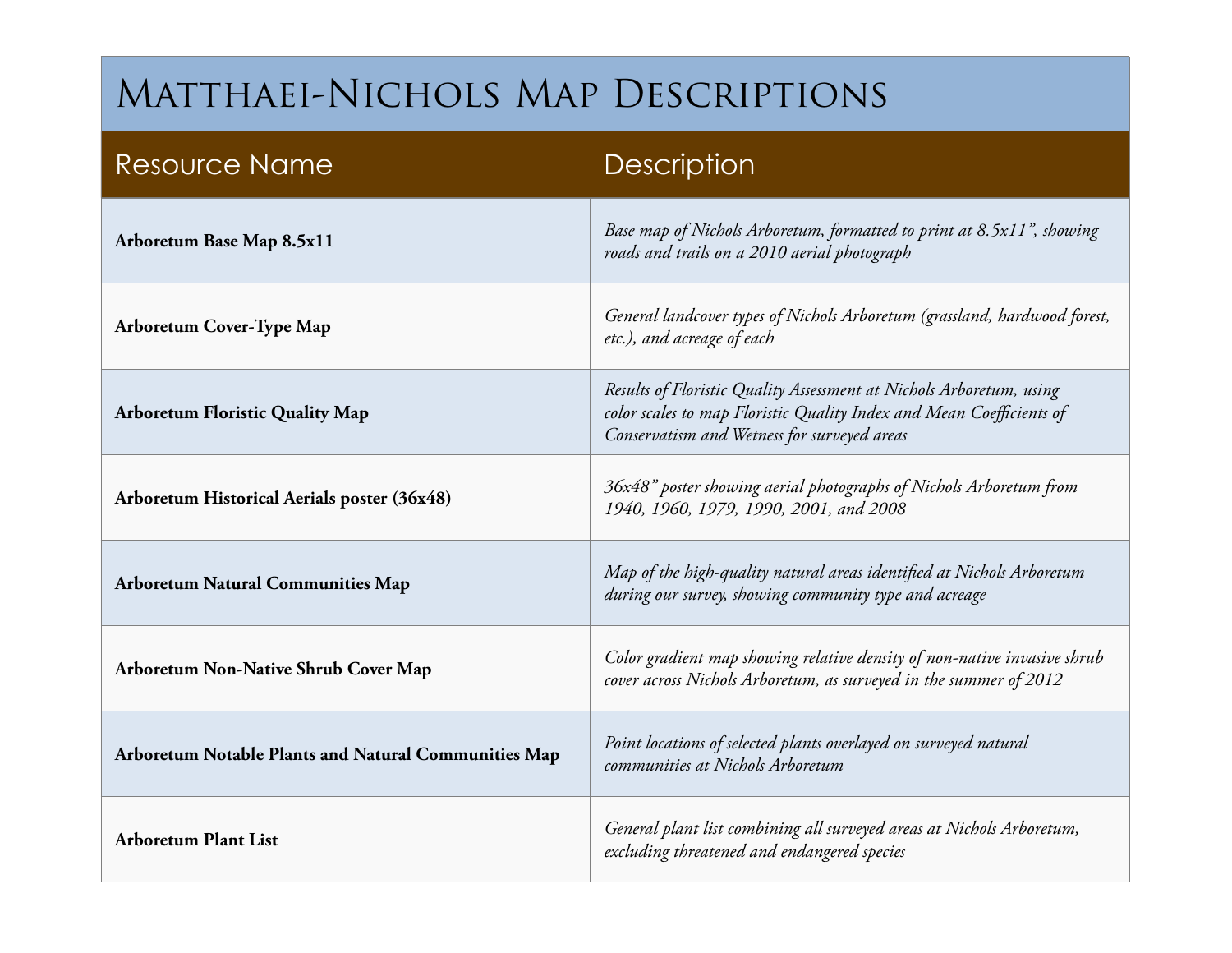| <b>Resource Name</b>                                       | <b>Description</b>                                                                                                                                                                                      |
|------------------------------------------------------------|---------------------------------------------------------------------------------------------------------------------------------------------------------------------------------------------------------|
| <b>Arboretum Relief Map</b>                                | 3D-effect terrain map of Nichols Arboretum, with areas of steep slope<br>emphasized                                                                                                                     |
| Arboretum Soil Disturbance Map                             | Map showing areas of past soil disturbance, mainly due to road and<br>railroad construction, at Nichols Arboretum                                                                                       |
| Arboretum Soil Map                                         | Soil types of Nichols Arboretum, as mapped by the USDA Natural<br><b>Resources Conservation Service</b>                                                                                                 |
| <b>Arboretum Survey Area Map</b>                           | Map identifying the areas in Nichols Arboretum where botanical<br>inventories were completed in 2011-2012                                                                                               |
| <b>Botanical Gardens Base Map 8.5x11</b>                   | Base map of the Matthaei Botanical Gardens, formatted to print at<br>8.5x11", showing roads and trails on a 2010 aerial photograph                                                                      |
| <b>Botanical Gardens Cover Type Map</b>                    | General landcover types of the Matthaei Botanical Gardens (grassland,<br>hardwood forest, etc.), and acreage of each                                                                                    |
| <b>Botanical Gardens Floristic Quality Map</b>             | Results of Floristic Quality Assessment at the Matthaei Botanical Gardens,<br>using color scales to map Floristic Quality Index and Mean Coefficients of<br>Conservatism and Wetness for surveyed areas |
| <b>Botanical Gardens Historical Aerials Poster (36x48)</b> | 36x48", poster showing aerial photographs of the Matthaei Botanical<br>Gardens from 1940, 1966, 1984, 1998, 2007 and 2010                                                                               |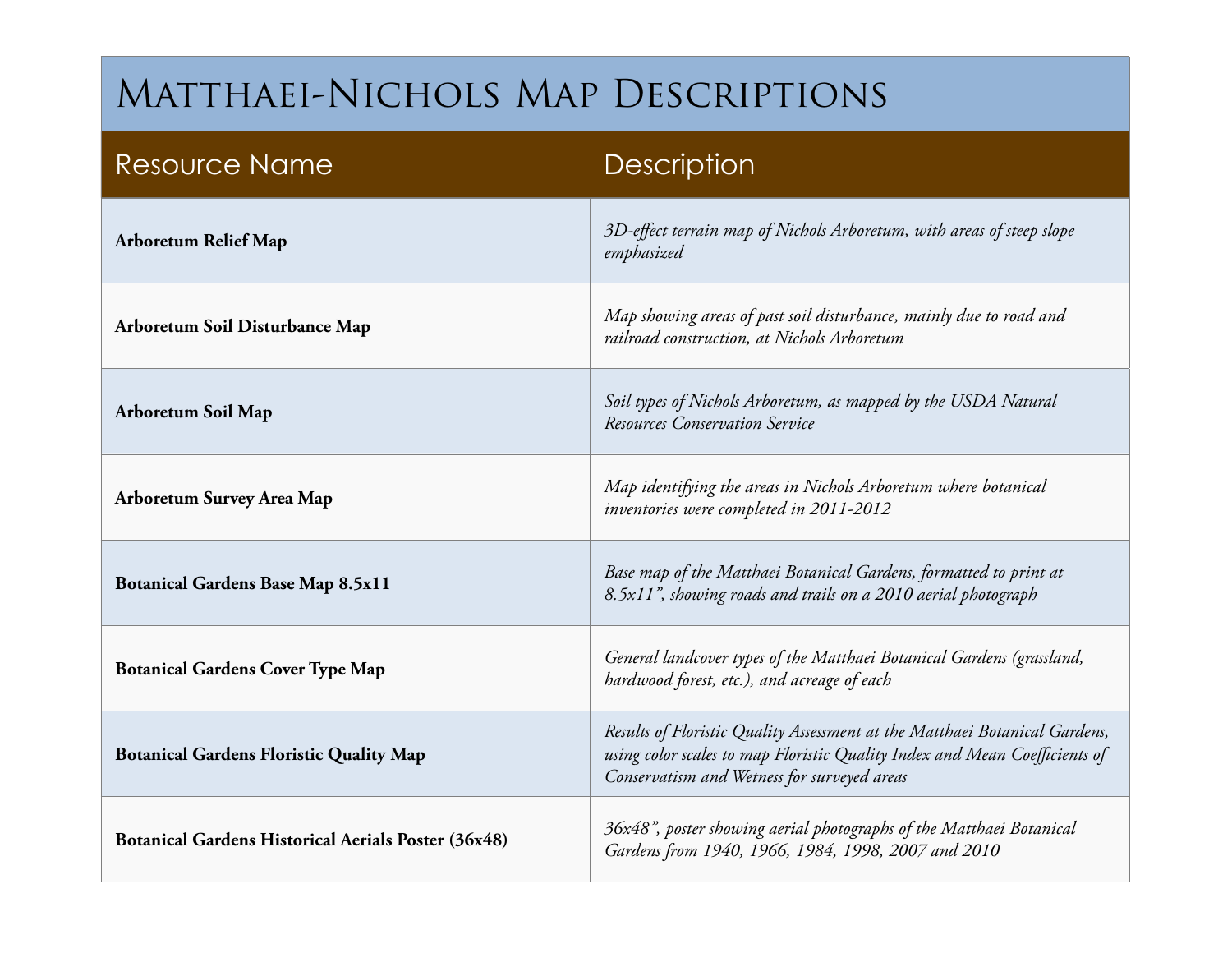| <b>Resource Name</b>                                            | <b>Description</b>                                                                                                                                                                                   |
|-----------------------------------------------------------------|------------------------------------------------------------------------------------------------------------------------------------------------------------------------------------------------------|
| <b>Botanical Gardens Natural Communities Map</b>                | Map of the high-quality natural areas identified at the Matthaei Botanical<br>Gardens during our survey, showing community type and acreage                                                          |
| <b>Botanical Gardens Non-Native Shrub Cover 2011</b>            | Color gradient map showing relative density of the most common non-<br>native invase shrub species at the Matthaei Botanical Gardens prior to<br>targeted habitat restoration work beginning in 2011 |
| <b>Botanical Gardens Notable Plants and Natural Communities</b> | Point locations of selected plants overlayed on surveyed natural<br>communities at the Matthaei Botanical Gardens                                                                                    |
| <b>Botanical Gardens Relief Map</b>                             | 3D-effect terrain map of the Matthaei Botanical Gardens property, with<br>areas of steep slope emphasized                                                                                            |
| <b>Botanical Gardens Soil Disturbance Map</b>                   | Map showing areas of past till agriculture, wetland ditching, and gravel<br>mining at the Matthaei Botanical Gardens                                                                                 |
| <b>Botanical Gardens Soil Map</b>                               | Soil types of the Matthaei Botanical Gardens, as mapped by the USDA<br><b>Natural Resources Conservation Service</b>                                                                                 |
| <b>Botanical Gardens Survey Area Map</b>                        | Map identifying the areas at the Matthaei Botanical Gardens where<br>botanical inventories were completed in 2011-2012                                                                               |
| East Ann Arbor 1800 Landcover                                   | Early $19th$ century ecosystems of the eastern Ann Arbor area, delineated<br>from surveyor's notes by the Michigan Natural Features Inventory                                                        |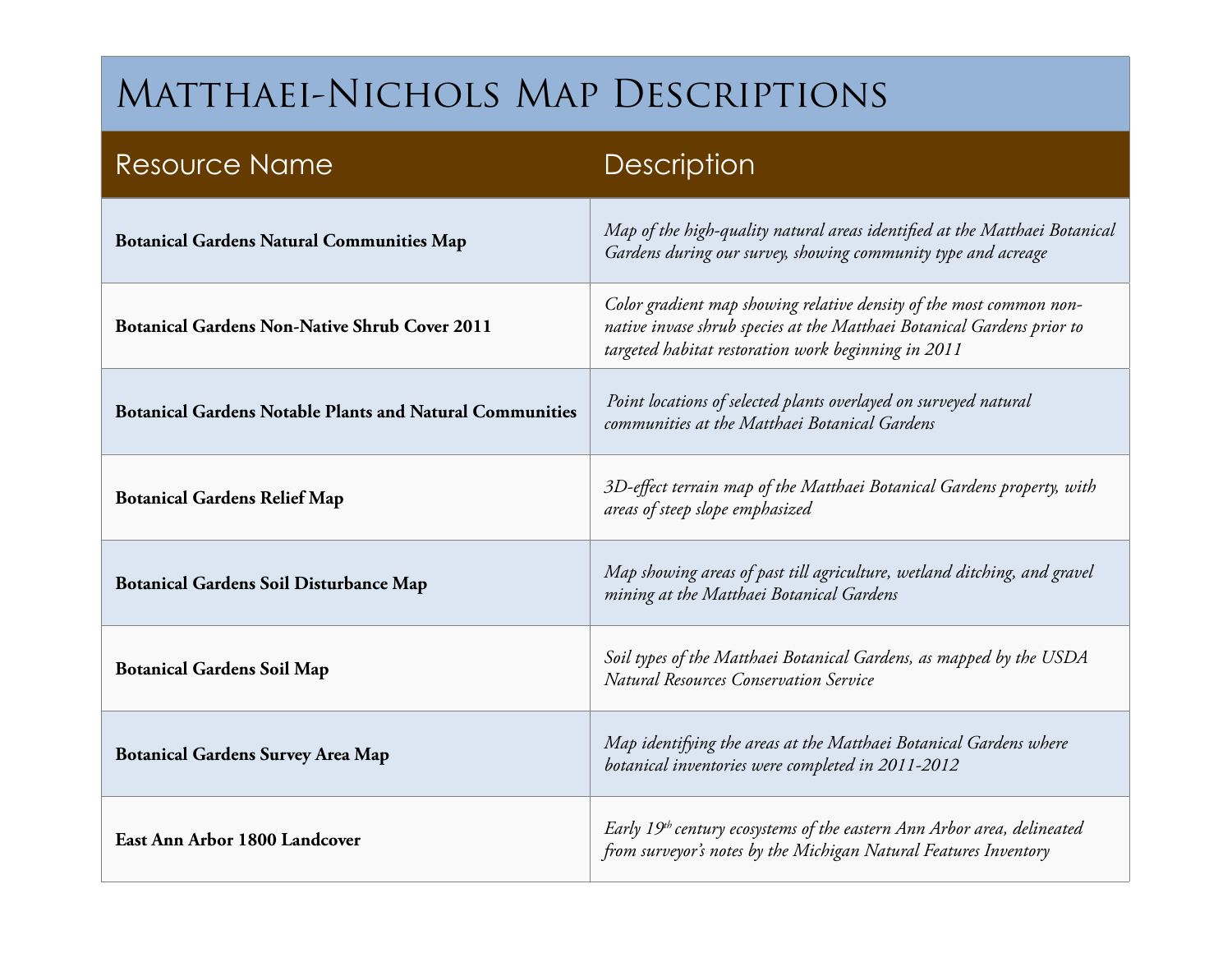| <b>Resource Name</b>                                 | Description                                                                                                                                                                  |
|------------------------------------------------------|------------------------------------------------------------------------------------------------------------------------------------------------------------------------------|
| <b>FQI Data Summary by Plant Community</b>           | Summarized results of Floristic Quality Assessment at all four properties,<br>arranged by plant community type. Complete plant inventories are not<br><i>included.</i>       |
| <b>FQI Data Summary by Site</b>                      | Summarized results of Floristic Quality Assessment at all four properties,<br>arranged by property. Complete plant inventories are not included.                             |
| FQI Data Summary by Site and Plant Community         | Summarized results of Floristic Quality Assessment at all four properties,<br>arranged by property and plant community type. Complete plant<br>inventories are not included. |
| Horner Woods and Goodrich Preserve Map               | Base map of Horner-McLaughlin Woods and the neighboring Goodrich<br>Preserve, showing roads and trails on a 2010 aerial photograph                                           |
| Horner-McLaughlin Notable Plants and Communities Map | Point locations of selected plants overlayed on surveyed natural<br>communities at Horner-McLaughlin Woods                                                                   |
| Horner-McLaughlin Plant List                         | General plant list combining all surveyed areas at Horner-McLaughlin<br>Woods, excluding threatened and endangered species                                                   |
| Horner-Mclaughlin Woods Base Map 8.5x11              | Base map of Horner-McLaughlin Woods, formatted to print at 8.5x11",<br>showing roads and trails on a 2010 aerial photograph                                                  |
| Horner-McLaughlin Woods Cover Type Map               | General landcover types of Horner-McLaughlin Woods (grassland,<br>hardwood forest, etc.), and acreage of each                                                                |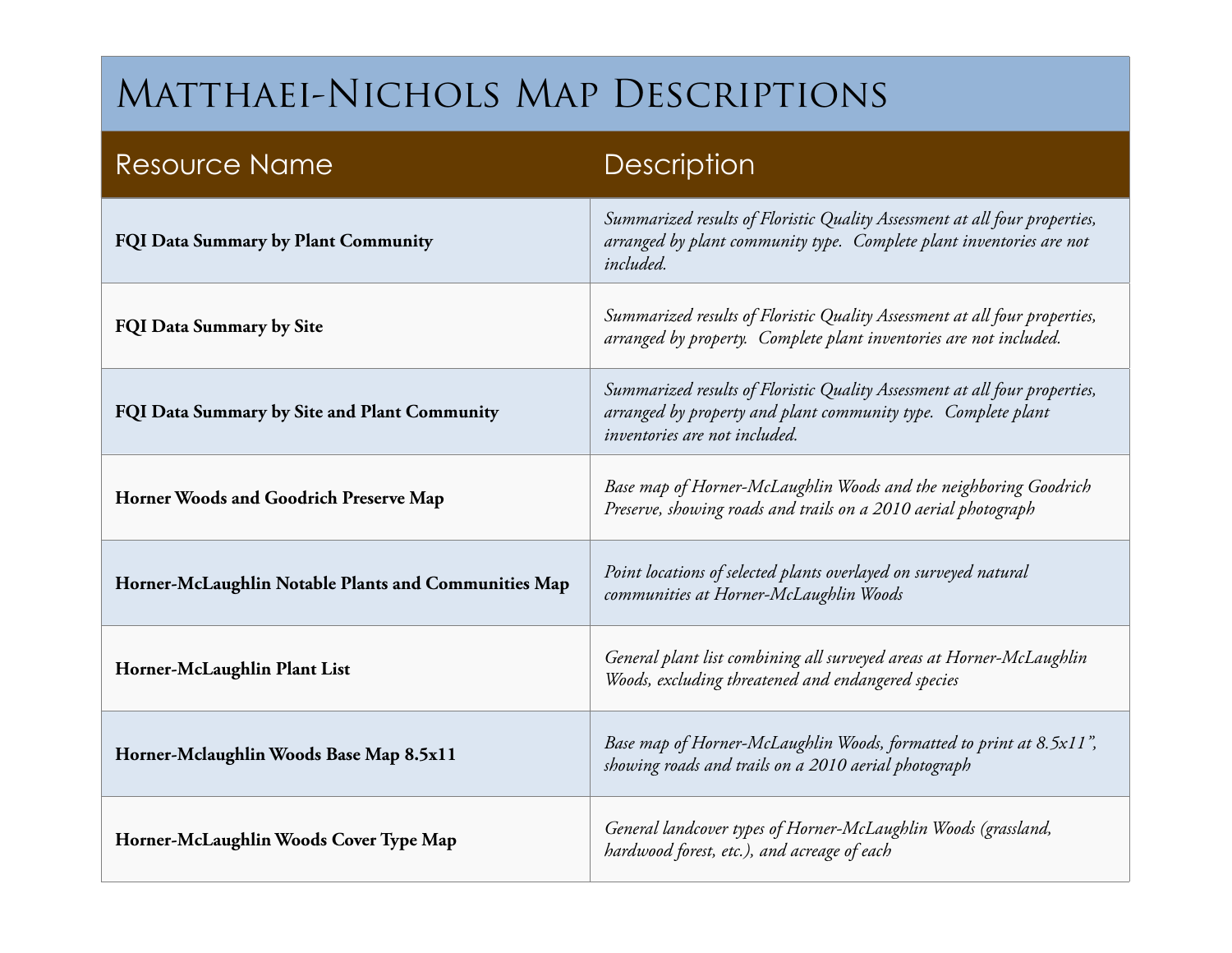| <b>Resource Name</b>                                      | <b>Description</b>                                                                                                                                                                               |
|-----------------------------------------------------------|--------------------------------------------------------------------------------------------------------------------------------------------------------------------------------------------------|
| Horner-McLaughlin Woods Floristic Quality Map             | Results of Floristic Quality Assessment at Horner-McLaughlin Woods,<br>using color scales to map Floristic Quality Index and Mean Coefficients of<br>Conservatism and Wetness for surveyed areas |
| Horner-McLaughlin Woods Historical Aerials Poster (36x48) | 36x48" poster showing aerial photographs of Horner-McLaughlin Woods<br>from 1940, 1966, 1984, 2002 and 2008                                                                                      |
| Horner-McLaughlin Woods Natural Communities Map           | Map of the high-quality natural areas identified at Horner-McLaughlin<br>Woods during our survey, showing community type and acreage                                                             |
| Horner-McLaughlin Woods Relief Map                        | 3D-effect terrain map of Horner-McLaughlin Woods, with areas of steep<br>slope emphasized                                                                                                        |
| Horner-McLaughlin Woods Soil Disturbance Map              | Map showing areas of past soil disturbance, primarily by till agriculture, at<br>Horner-McLaughlin Woods and the Goodrich Preserve                                                               |
| Horner-McLaughlin Woods Soil Map                          | Soil types of Horner-McLaughlin Woods, as mapped by the USDA Natural<br><b>Resources Conservation Service</b>                                                                                    |
| Horner-McLaughlin Woods Survey Area Map                   | Map identifying the areas in Horner-McLaughlin Woods where botanical<br>inventories were completed in 2011-2012                                                                                  |
| Matthaei Plant List                                       | General plant list combining all surveyed natural areas of the Matthaei<br>Botanical Gardens, excluding threatened and endangered species                                                        |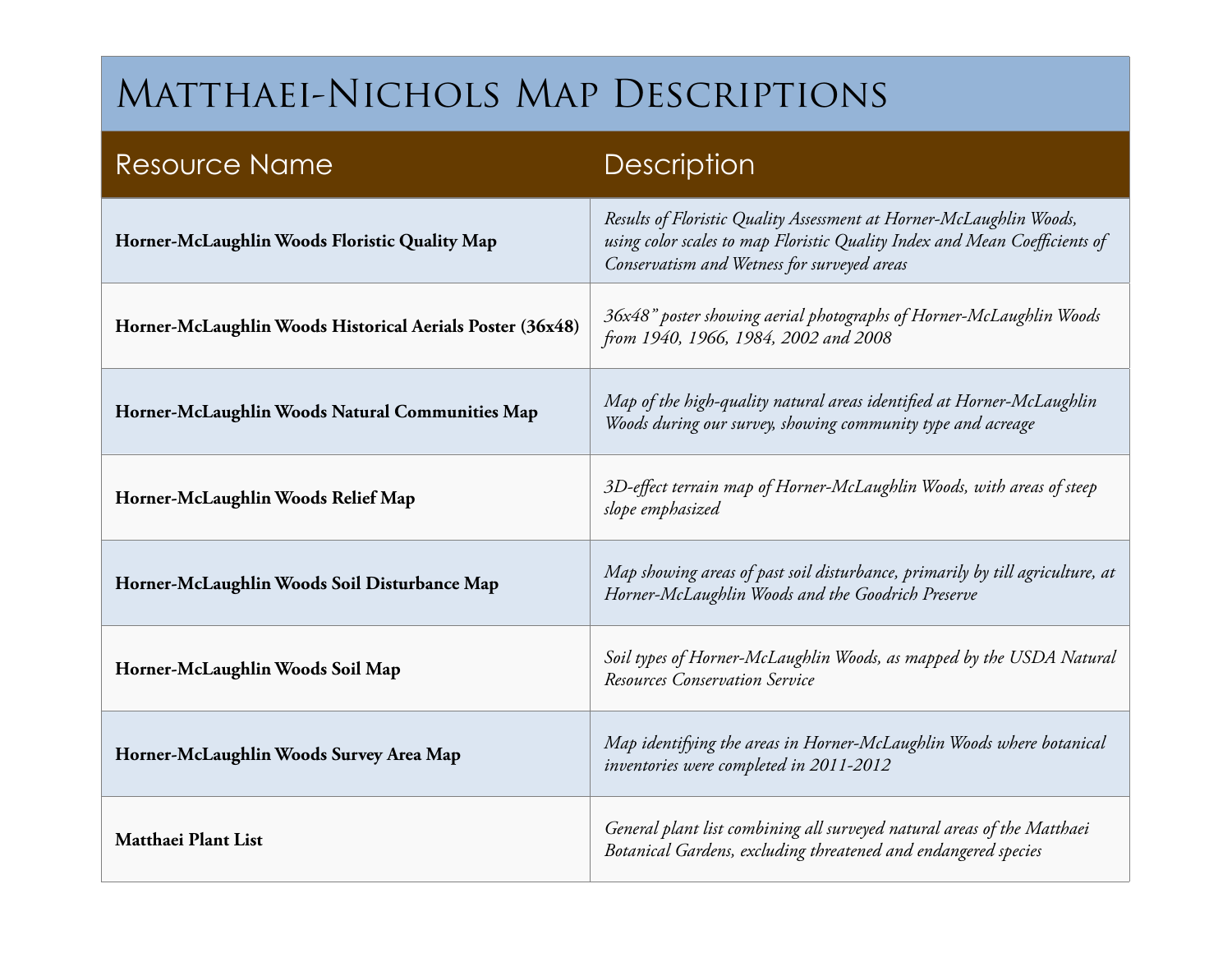| <b>Resource Name</b>                           | <b>Description</b>                                                                                                                                                                    |
|------------------------------------------------|---------------------------------------------------------------------------------------------------------------------------------------------------------------------------------------|
| Mud Lake Bog 1800 Landcover                    | Early 19 <sup>th</sup> century ecosystems of Mud Lake Bog and surrounding areas,<br>delineated from surveyor's notes by the Michigan Natural Features<br>Inventory                    |
| Mud Lake Bog Base Map 8.5x11                   | Base map of Mud Lake Bog, formatted to print at 8.5x11", showing roads<br>and trails on a 2010 aerial photograph                                                                      |
| Mud Lake Bog Cover Type Map                    | General landcover types of Mud Lake Bog (grassland, hardwood forest,<br>etc.), and acreage of each                                                                                    |
| <b>Mud Lake Bog Floristic Quality Map</b>      | Results of Floristic Quality Assessment at Mud Lake Bog, using color scales<br>to map Floristic Quality Index and Mean Coefficients of Conservatism and<br>Wetness for surveyed areas |
| Mud Lake Bog Historical Aerials Poster (36x48) | 36x48" poster showing aerial photographs of Mud Lake Bog from 1940,<br>1966, 1984, 1990, 2002 and 2010                                                                                |
| Mud Lake Bog Natural Communities Map           | Map of the high-quality natural areas identified at Mud Lake Bog during<br>our survey, showing community type and acreage                                                             |
| Mud Lake Bog Notable Plants and Communities    | Point locations of selected plants overlayed on surveyed natural<br>communities at Mud Lake Bog                                                                                       |
| <b>Mud Lake Bog Plant List</b>                 | General plant list combining all surveyed areas at Mud Lake Bog,<br>excluding threatened and endangered species                                                                       |